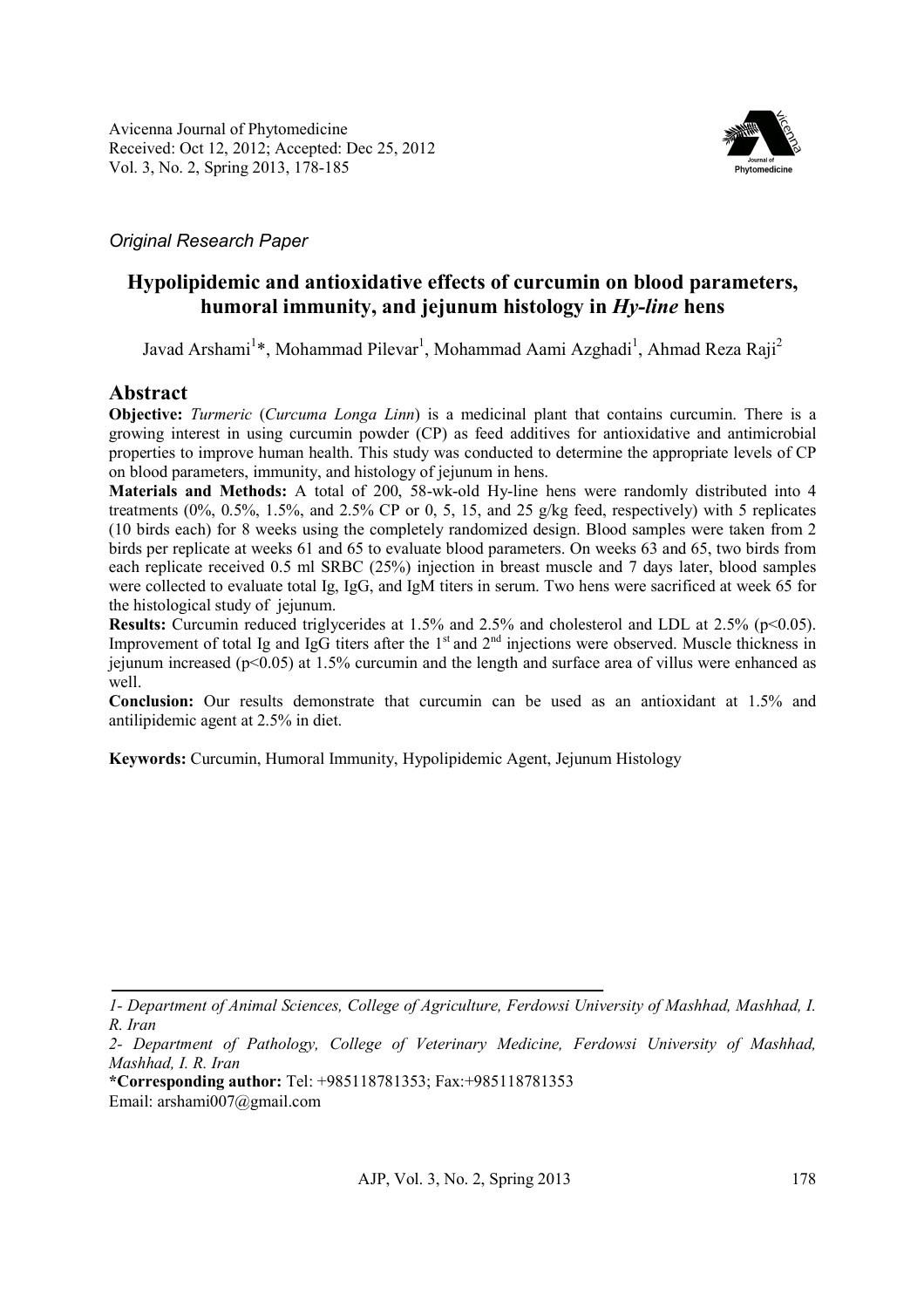### **Hypolipidemic and antioxidative effects of curcumin**

## **Introduction**

Turmeric (*Curcuma Longa Linn*.) is a medicinal plant that contains curcumin, demethoxycurcumin, bisdemethoxycurcumin (Wuthi-Udomler et al., 2000), and tetrahydrocurcuminoids (Osawa et al., 1995), which are the active ingredients. Beneficial effects of curcumin in human and animal nutrition may include stimulation of body metabolism (Srinivasan, 2005), improvement of endogenous digestive enzyme secretion (Platel and Srinivasan, 2000), activation of immune response (Antony et al., 1999), antibacterial and antiviral (Singh et al., 2010), antioxidant (Toda et al., 1985), anti-Alzheimer's disease (Park and Kim, 2002), anticancer (Kuttan et al., 1985), and anthelminthic actions (Gomez et al., 2002). The curcumin extract was found to have immunomodulatory and antioxidative activities in mice (Antony et al., 1999; Iqbal et al., 2003). Moreover, curcumin had greater impacts on preventing free radical damage compared with vitamin C, vitamin E, and superoxide dismutase (Toda et al., 1985).

A recent study provided the first immunological evidence that dietary supplementation of curcumin enhances local innate immunity and induces higher protective immunity against *E. tenella*  infection (Lee et al., 2009). A recent study showed that curcumin has protective effects against AFB1-induced toxicity by modulating red and white blood cell counts and Hb percentage to some extent (Sharma et al., 2011; Gowda et al., 2008). Animals fed with a high dose of curcumin (3 g/kg body weight) did not show any significant adverse effects (Shankar et al., 1980). It has been stated that 1.5 g curcumin per person per day can be used as a pain relief or wound healing medicin (Sharma et al., 2005). The potent anti-inflammatory and anti-arthritis effects of curcumin volatile oil on joint damage has been compared with cortisone and phenylbutazone (Chandra and Gupta, 1972).

However, these medicines are associated with toxicity in bone and blood, whereas curcumin has no side effects.

An earlier study showed that 0.5 g curcumin prominently enhanced the activity of intestinal lipase (80%), amylase (96%), and trypsin (154%) which play an important role in digestion and absorption of food (Platel and Srinivasan, 2000; Srinvasan, 2005). At present, *curcumin* is being used in human and animal diets to promote immunity and health status. However, as up to now, the most effective level has not been determined. Therefore, in this study, we used higher levels of curcumin to specify the hypolipidemic and antioxidative effects on blood parameters, humoral immunity, and jejunum histology in hens.

## **Materials and methods Animals and treatments**

This experiment was conducted at poultry research farm according to the rules and guidelines approved by the Animal Care and Use Committee of College of Agriculture, Ferdowsi University of Mashhad. A total of 200 Hy-line, W-36 laying hens were allotted to 4 treatments with 5 replicates (50 birds/treatment, 10 birds/replicate) using the completely randomized design. The *Curcumin* powder (CP) was purchased from local market (ZAMEN Co. INC, Mashhad, Iran). The birds recieved a basal diet (control) or a basal diet containing 5, 15, and 25 g curcumin powder/kg feed (0.5%, 1.5%, and 2.5%, respectively) for 8 weeks (58-65 wk old). The birds were housed in cages under similar condition receiving *ad libitum* feed and water.

### **Blood parameters**

Blood samples (1 mL/bird) were taken from the brachial vein into heparinzed tubes from 40 randomly selected birds (2 birds/replicate, 10 birds/treatment) at 61 and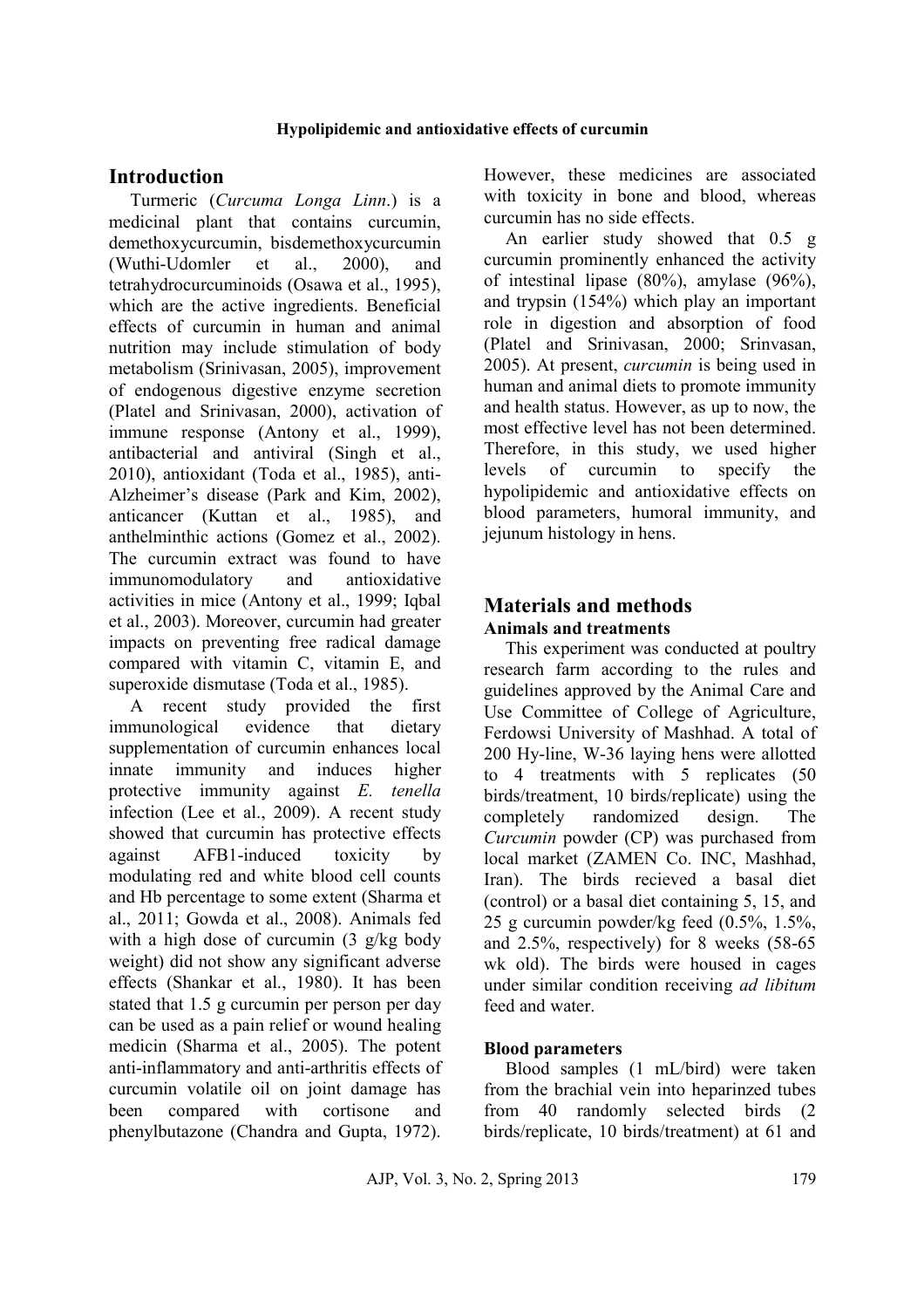65 weeks of age. Plasma was obtained from blood samples by centrifugation (10 min at 3000 rpm) and stored at -20 ºC. The frozen plasma was allowed to thaw at 22 ºC prior to analysis. Plasma total protein, albumin, creatine kinase, triglyceride, cholesterol, LDH, glucose, phosphorus, and calcium were determined by autoanalyzer (Technicon RA1000, Bayer Diagnostics, Puteaux, France) using available commercial kits (Pars Azmun Co. INC, Tehran, Iran).

## **Humoral immune respons**

The SRBC (sheep red blood cell) test was performed in order to assay the specific antibody (Ab) titer. To evaluate the Ab responses, 2 birds/treatment were randomly selected and inoculated with SRBC (25% suspension in PBS, 0.5 mL/bird in both left and right breast muscle) at the end of weeks 63 and 65. One week after  $1<sup>st</sup>$  and  $2<sup>nd</sup>$ inoculations (weeks 64 and 66), 0.5 mL blood samples were collected from the main brachial vein using a 2 mL syringe with a 22 gauge needle and were placed into heparinized tubes to evaluate the primary and secondary Ab responses. The sera were inactivated by heat at 56 °C for 30 min. The total and mercaptoethanol-resistant (IgG) Ab titers against SRBC were determined by agglutination (Cheema et al., 2003).

The serum (50  $\mu$ L) was added to 50  $\mu$ L PBS in the first column in a 96-well v-shaped bottom plate (Molecular Devices, Sunnyvale, CA, USA) and the solution was incubated for 30 min at 37 °C. A serial of dilutions were prepared as 1:2 and 50  $\mu$ L SRBC (2%) suspension was added to each well. The plates were read on a microplate reader at 650 nm to evaluate the total immunoglobin (Ig) titer, 30 min after incubation at 37 °C. Immediately, the well with a distinct SRBC bottom was considered as the end-point of the titer for agglutination. In addition to evaluate IgG titer, 50 µL 2-mercaptoethanol (0.01 M) in PBS was used and then followed the previous procedure. The difference between total Ig and IgG titers was considered as IgM titer. Anti-SRBC titers were measured and expressed as  $log<sub>2</sub>$  of the reciprocal of the last dilution after complete agglutination (Pilevar et al., 2011).

## **Tissue sampling and section preparation**

At the end of study, 2 birds from each treatment were sacrificed for histology of jejunum. The tissue samples (2 cm) were taken from the midpoint between the point of entry of the bile duct and Meckel's diverticulum in jejunum (Awad et al., 2005a).

The segments were flushed by 0.9% saline and fixed in 10% formaldehyde buffer solution for 48 hr. The tissue processing consisted of serial dehydration (soaked samples were rinsed 3 times in absolute alcohol), imbedding, and fixing in paraffin. Tissue sections were harvested from 5 mm pieces with 5 µm thickness (fine three crosssections from each sample) by microtome, fixed on slides and stained with Gill's hematoxylin and eosin (Arshami and Ruttle, 1988). Eight sections per sample were utilized for a histopathological study using an image analyzer (Nikon Cosmozone 1S, Nikon, Tokyo, Japan).

### **Measurement of villus parameters and intestinal layer thicknesses**

The images were analyzed using the stereological image software, Cast Image System (Version 2.3.1.3). The villus length (VL) was measured from the villus tip to the bottom, not including the intestinal crypt. A total of 16 villi per section were measured in each replicate and four VL were averaged as the mean of villus length. Similarly, the crypt depth (CD) from the crypt-villus junction to the base of the crypt, VL/CD and villus width (VW) at mid-villus height were measured. The villus surface (VS) and the villus surface area (VSA) were calculated using the villus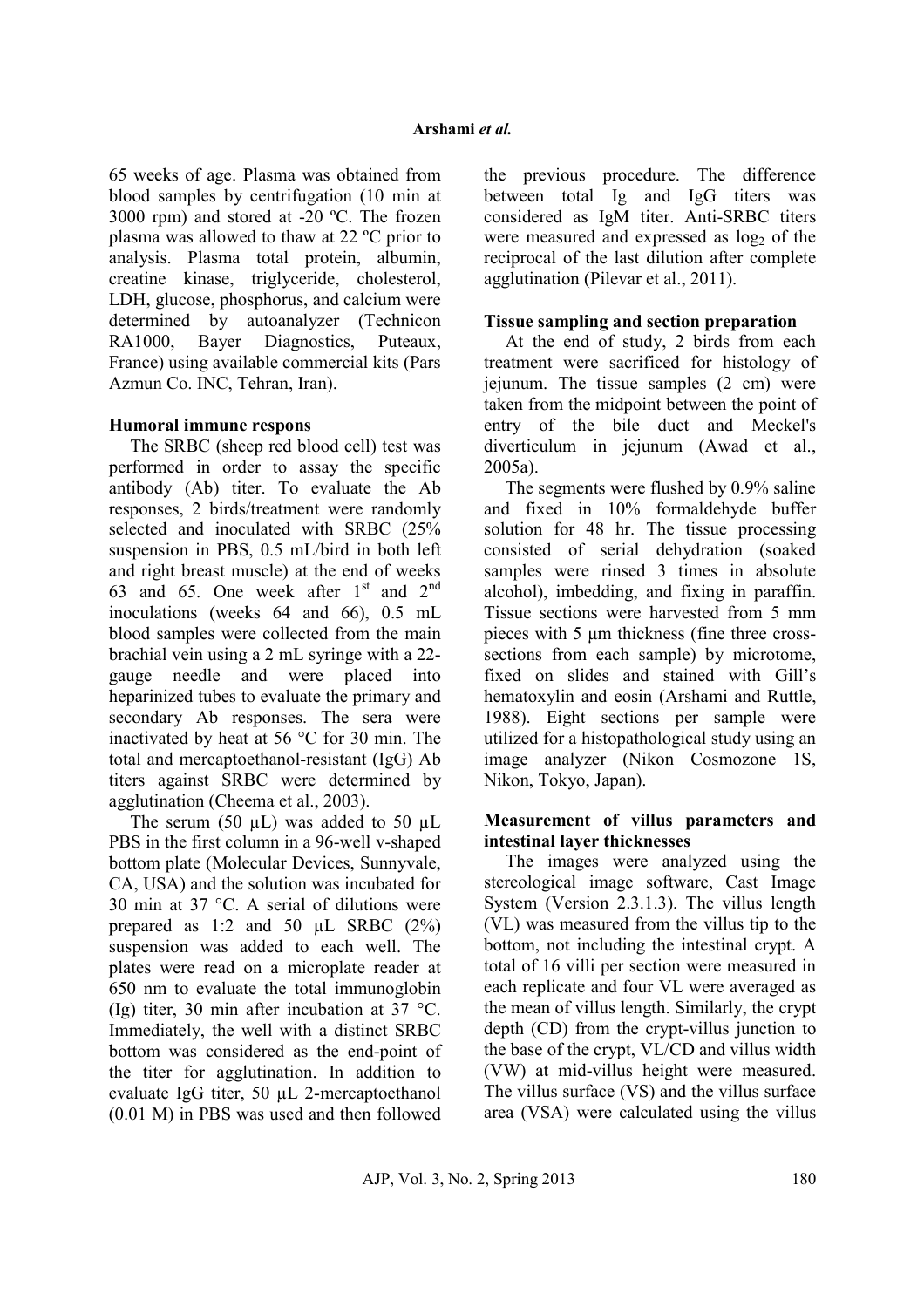number (VN) in 100  $\mu$ m<sup>2</sup> and the following formulas (Sakamoto et al., 2000):

 $VS = (2\pi) \times (VW/2) \times (VL)$  and  $VSA = VN$  $(in 100 \mu m^2) \times VS$ 

The villus is assummed a cylindrical shape that its surface area (a rectangular) can be calculated by multiplying length of villus (VL) and circumference of villus base  $(2\pi R)$ . The R is radius of villus base and equal to half of villus width (VW/2). The thickness of the lamina propria (LPT) and the muscle layer thickness (MLT) in the jejunum wall were measured accordingly.

#### **Statistical analysis**

The data obtained is shown in mean±SD. Statistical analysis was performed using oneway analysis of variance (ANOVA) and for post-hoc comparisons, Duncan's multiple range test was applyed. The significant level was reported at 5%.

The results of blood parameters are presented in Table 1. The levels of triglycerides, cholesterol, and LDL decreased by increasing curcumin doses  $(p<0.05)$ . However, the levels of glucose, total protein, and albumin decreased slightly as the curcumin level increased. The curcumin failed to affect on creatin kinase, calcium, and phosphorous during different weeks.

### **Anti-SRBC titers**

The results of immune responses during the  $1<sup>st</sup>$  and  $2<sup>nd</sup>$  injections are shown in Table 2. The overall results showed no significant differences between treatments but the anti-SRBC titers were higher in the 2<sup>nd</sup> inoculation compared with the  $1<sup>st</sup>$  one. The total anti-SRBC titers were highest at the  $0.5\%$  and  $1.5\%$  curcumin in the  $2<sup>nd</sup>$ inoculation. The IgG titers were highest at the  $1.5\%$  curcumin in the  $1<sup>st</sup>$  and  $2<sup>nd</sup>$ inoculations. The IgM titers increased in all treatments at the  $1<sup>st</sup>$  inoculation but in the  $2<sup>nd</sup>$ inoculation, the 0.5% and 1.5% curcumin increased IgM with the highest for 0.5%.

| <b>Results</b>          |
|-------------------------|
| <b>Blood parameters</b> |

| Treatments <sup>1</sup>    | 1                | $\overline{2}$ | 3             | $\overline{\mathbf{4}}$ | <b>SEM</b> | p-value |
|----------------------------|------------------|----------------|---------------|-------------------------|------------|---------|
| Triglyceride mg/dL         | $97^{\circ}$     | $83.5^{ab}$    | $81.7^{b}$    | $79.9^{b}$              | 3.47       | 0.017   |
| Cholesterol mg/dL          | $126.55^{\rm a}$ | $108.12^{ab}$  | $103.36^{ab}$ | 96.01 <sup>b</sup>      | 5.84       | 0.018   |
| <b>LDH U/L</b>             | $243^{\rm a}$    | $219.7^{ab}$   | $189.7^{ab}$  | $173.7^{b}$             | 15.95      | 0.041   |
| Glucose mg/dL              | 201.37           | 188.03         | 185.02        | 170.84                  | 13.14      | 0.465   |
| <b>Protein Total g/L</b>   | 2.82             | 2.35           | 2.02          | 2.72                    | 0.25       | 0.130   |
| Albumin g/L                | 3.5              | 3.00           | 2.87          | 3.02                    | 0.32       | 0.571   |
| <b>Creatine Kinase U/L</b> | 417.15           | 378.0          | 391.5         | 428.28                  | 41.03      | 0.813   |
| Calcium mg/dL              | 10.4             | 10.67          | 10.00         | 10.49                   | 0.72       | 0.926   |
| Phosphorous mg/dL          | 6.78             | 6.89           | 6.66          | 7.01                    | 0.05       | 0.964   |

Table 1. Effects of different levels of curcumin powder (CP) on blood parameters in hens.

<sup>1</sup>Treatments were included:  $1=0.0\%$  CP,  $2=0.5\%$  CP,  $3=1.5\%$  CP, and  $4=2.5\%$  CP or 5, 15, and 25 g curcumin powder/kg feed, respectively.

**ab**Means with different superscripts in a row are significantly different (p<0.05).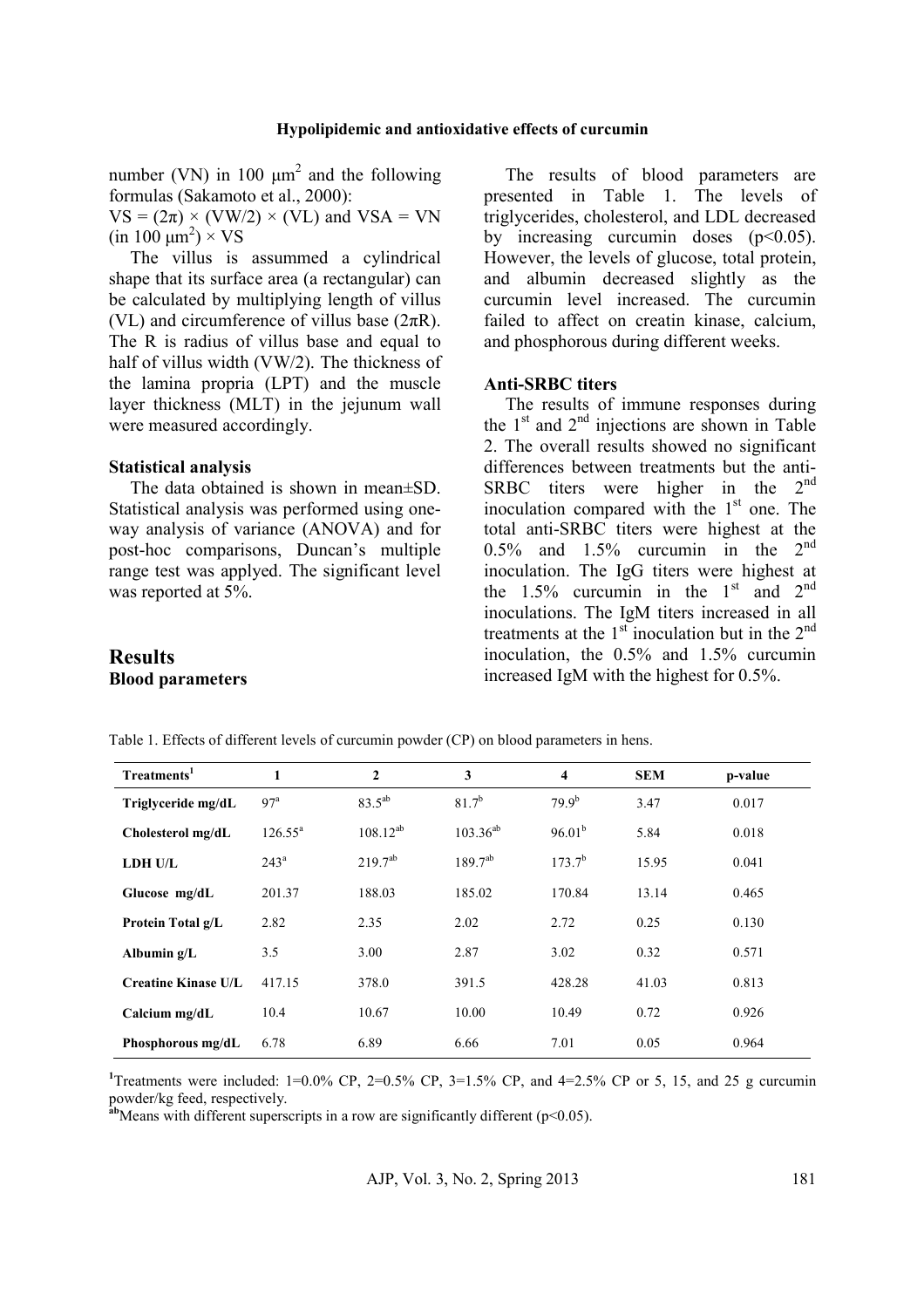### **Arshami** *et al.*

#### **Villus parameters and intestinal layers**

The results of villus parameters and intestinal layer thicknesses are presented in Table 3.

The overall inclusion showed no significant improvement in villus parameters except slight increase in the villus length and villus surface area at 1.5% curcumin. The 1.5% curcumin increased the muscle layer thickness ( $p<0.05$ ), whereas the 0.5% and 2.5% curcumin showed slight increase compared with the control group.

Table 2. Effects of different levels of curcumin powder (CP) on antibody titres at 7 days after 1<sup>st</sup> and 2<sup>nd</sup> SRBC injections in hens.

|                         | Seven days after 1 <sup>st</sup> injection |            |       | Seven days after 2 <sup>nd</sup> injection |       |       |  |
|-------------------------|--------------------------------------------|------------|-------|--------------------------------------------|-------|-------|--|
| Treatments <sup>1</sup> | <b>Total anti-SRBC</b>                     | <b>IgG</b> | IgM   | <b>Total anti-SRBC</b>                     | IgG   | IgM   |  |
|                         | 9.1                                        | 7.3        | 1.8   | 9.8                                        | 7.8   | 2.0   |  |
| 2                       | 9.0                                        | 6.8        | 2.2   | 10.1                                       | 6.7   | 3.4   |  |
| 3                       | 9.7                                        | 7.7        | 2.0   | 10.7                                       | 8.5   | 2.2   |  |
| 4                       | 9.0                                        | 6.9        | 2.1   | 9.0                                        | 7.3   | 1.7   |  |
| <b>SEM</b>              | 0.58                                       | 0.55       | 0.45  | 0.65                                       | 0.73  | 0.5   |  |
| p-value                 | 0.799                                      | 0.655      | 0.935 | 0.353                                      | 0.388 | 0.135 |  |

<sup>1</sup>Treatments were included:  $1=0.0\%$  CP,  $2=0.5\%$  CP,  $3=1.5\%$  CP, and  $4=2.5\%$  CP or 5, 15, and 25 g curcumin powder/kg feed, respectively.

Table 3. Effects of different levels of curcumin powder (CP) on villus and jejunum layer parameters in hens**.** 

| Treatments <sup>1</sup> | Villus length<br>$(\mu m)$ | Villus width<br>$(\mu m)$ | Villus surface<br>area $(\mu m^2)$ | Crypt depth<br>$(\mu m)$ | Lamina<br>properia $(\mu m)$ | <b>Muscularis</b><br>thickness $(\mu m)$ |
|-------------------------|----------------------------|---------------------------|------------------------------------|--------------------------|------------------------------|------------------------------------------|
|                         | 848.89                     | 149.44                    | 394565                             | 164.42                   | 45.29                        | $227.18^{b}$                             |
| $\mathbf{2}$            | 835.89                     | 125.14                    | 331738                             | 185.15                   | 41.53                        | $236.1^{ab}$                             |
| 3                       | 922.09                     | 136.34                    | 396246                             | 165.96                   | 42.74                        | $322.82^a$                               |
| 4                       | 716.91                     | 148.71                    | 382019                             | 151.65                   | 45.61                        | $257.35^{ab}$                            |
| <b>SEM</b>              | 114.57                     | 17.00                     | 65090                              | 14.87                    | 2.96                         | 21.85                                    |
| p-value                 | 0.657                      | 0.715                     | 0.883                              | 0.487                    | 0.724                        | 0.036                                    |

**<sup>1</sup>**Treatments were included: 1=0.0% CP, 2=0.5% CP, 3=1.5% CP, and 4=2.5% CP or 5, 15, and 25 g curcumin powder/kg feed, respectively.

 $a^{ab}$ Means with different superscripts in a column are significantly different (p<0.05).

#### **Discussion**

Curcumin powder is a yellowish spice known to possess antimicrobial and antioxidative properties. In this study, statistical analysis of data showed different effects of curcumin on blood parameters, anti-SRBC titer, and histomorphology of jejunum in hens. Animal studies documented the antioxidative and hypolipidemic effects of curcumin on lipid metabolism, especially anti-hypercholesterolemia.

Our results showed reduction of cholesterol, triglycerides, and LDL, having negative trend with treatments  $(p<0.05)$ .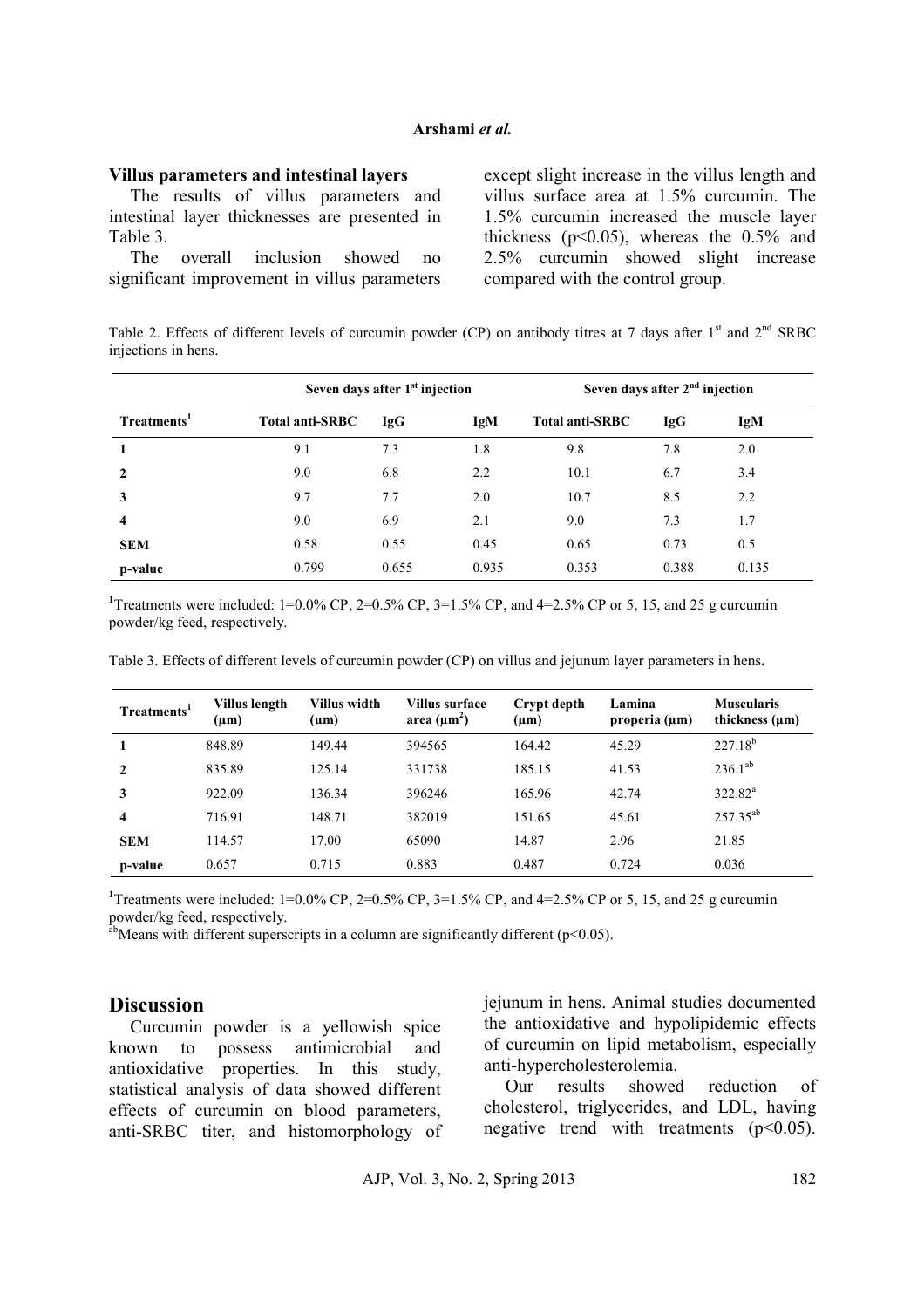Similarly, the graded curcumin powder (0.05 to 0.20%) significantly decreased serum triglyceride, total cholesterol, and LDL but increased HDL in laying hens at 104 weeks of age (Kermanshahi and Riasi, 2006). Moreover, it has been reported that hens (28 wk) fed curcumin at 1.0% significantly decreased yolk total lipid by 13.95% (Radwan et al., 2008). However, recent study showed a significant reduction of triglycerides with no effects on other lipid parameters in subjects treated with curcuminoids (1 g/day) (Mohammadi et al., 2012). This discrepancy with our study and others may explain the variation among the experimental units or the source of curcumin. The significant reduction of serum lipids are clearly indicated the hypolipidemic effects of curcumin which is dose-dependent.

In our study, we observed slight reduction of total protein, albumin, and glucose with increasing curcumin dose. However, it has been reported that curcumin exhibits hypoglycemic effects in type 2 diabetic mice and diabetic albino rats, (Nishiyama et al., 2005; Arun and Nalini, 2002). Moreover, another study showed that curcumin can modulate the glucose level in diebetic subjects (Srinivasan, 1972). Thus, accoding to our study and other reports, curumin can reduce and regulate blood sugar level in healthy and diebetic subjects.

In this study, we assessed the immunomodulatory properties of curcumin in hens during weeks 58-65 of age (Table 2). We found no significant differences between treatments, but the anti-SRBC titers were higher in the  $2<sup>nd</sup>$  inoculation compared with the  $1<sup>st</sup>$  one with the highest for 0.5% and 1.5% curcumin. This finding indicated that curcumin slowly built up the immune system to respond to inoculation after the  $2<sup>nd</sup>$ injection. However, it has been reported that different levels of curcumin powder (0.25 to 0.75%) significantly increased IgA, IgM, and IgG titers but decreased the ratio of monocytes in broilers at 42 days of age (Emadi and Kermanshahi, 2007). In our study, the IgG titer was the highest at 1.5% curcumin and the IgM titers increased in all treatments at the  $1<sup>st</sup>$  and  $2<sup>nd</sup>$  inoculations with the highest for 1.5%. Similarly, another study found that dietary curcumin at 40 mg/kg enhanced IgG titer in rats (South et al., 1997). Moreover, it has been reported that feeding 1 g of curcumin/kg to mice increased mucosal CD4+T cells and B cells in the intestine, indicating that curcumin can modulate lymphocyte mediated immune functions (Churchill et al., 2000). However, adding curcumin (90 or 135 ppm and 180 ppm) to the broiler diets reduced H:L at 28 and 42 days of age respectively  $(p<0.05)$ with no significant effect on NDV titer (Kijparkorn and Angkanaporn, 2003). In our study, some improvements were observed in humoral immunity, which was dosedependent.

In general, improving digestion and absorption depends on the stimulation of appetite, feed intake, improvement of endogenous digestive enzyme secretion, and activation of intestinal layers and villi. Adding curcumin to diet may provide sufficient improvement through morphological changes of intestinal layers and villi in jejunum to maintain growth and development. It is suggested that the stabilizing effect on intestinal morphology may be associated with intermediate nutrient metabolism (Jamroz et al., 2003). The overall inclusion of histology in this study showed various effects by treatments (Table 3). The 1.5% curcumin increased the thickness of muscle layers ( $p<0.05$ ). The 1.5% treatment also increased villus length and villus surface area as well. The lamina properia thickness and crypt depth increased in 2.5% and 0.5% curcumin, respectively. The digestive activity of curcumin is perhaps mediated via improvement of layers and villus characteristics in jejunum.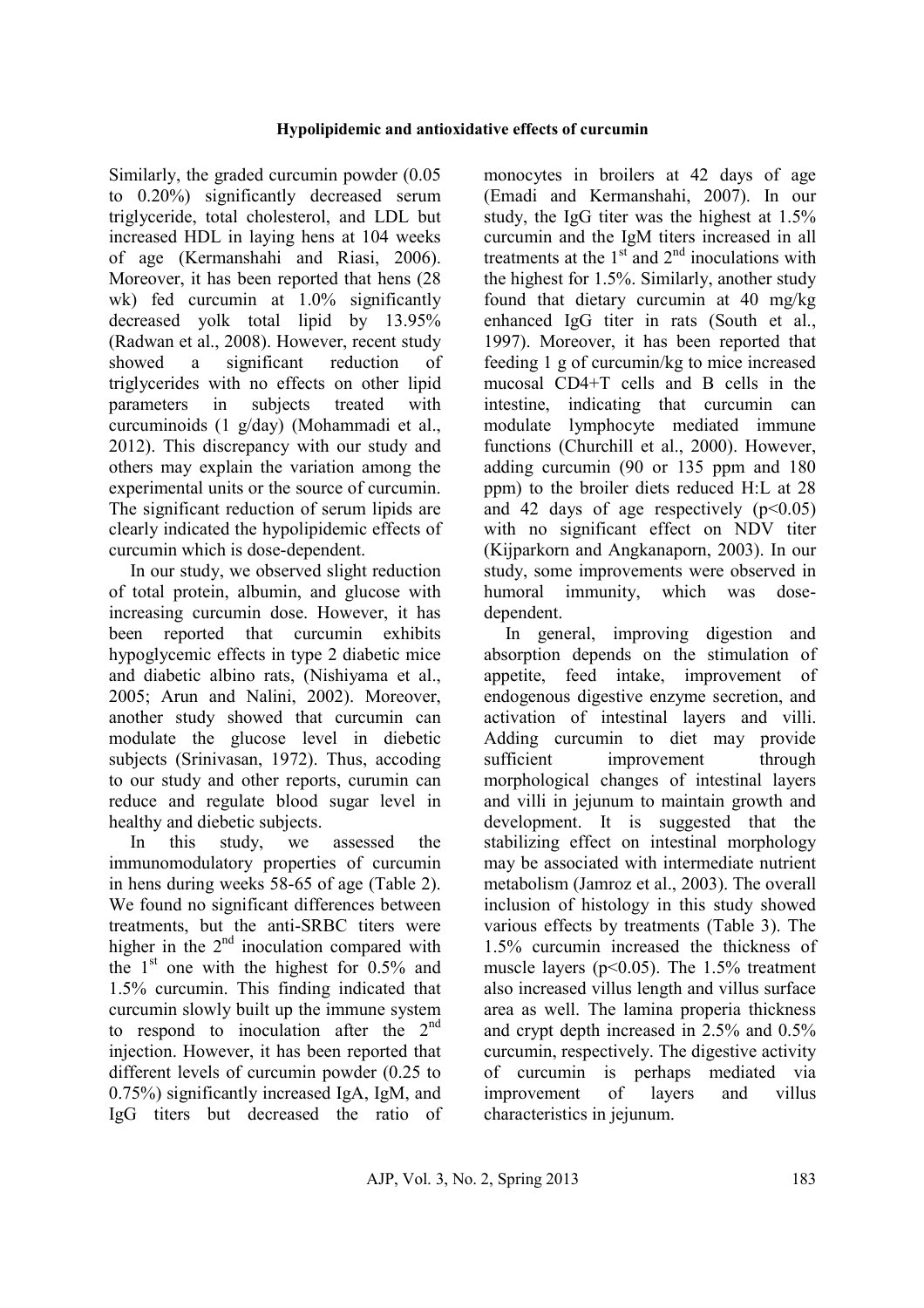#### **Acknowledgement**

The authors would like to appreciate the research council of Poultry Research Center of Ferdowsi University of Mashhad (FUM) for financial support of this study, Mashhad, 91775-1163, IRAN.

#### **Conflict of interest**

The authors declare that there are no conflicts of interest.

### **References**

- Antony S, Kuttan R, Kutta G. 1999. Immunomodulatory activity of curcumin. Immunol. Invest*,* 28: 291-303.
- Arshami J, Ruttle JL. 1988. Effects of diets containing gossypol on spermatogenic tissues of young bulls. Theriogenol, 30: 507-516.
- Arun N, Nalini N. 2002. Efficacy of turmeric on blood sugar and polyol pathway in diabetic albino rats. Plant Food Hum Nut, 57: 41-52.
- Awad WA, Bohm J, Razzazi-Fazeli E, Zentek J. 2005a. In vitro effects of deoxynivalenol on electrical properties of intestinal mucosa of laying hens. Poult Sci, 84: 921-927.
- Chandra D, Gupta SS. 1972. Anti-inflammatory and anti-arthritic activity of volatile oil of *Curcuma longa* (Haldi). Indian J Med Res, 60: 138-142.
- Cheema MA, Qureshi MA, Havenstein GB. 2003. A comparison of the immune response of a 2001 commercial broiler with a 1957 randombred broiler strain when fed representative 1957 and 2001 broiler diets. Poult Sci, 82: 1519-1529.
- Churchill M, Chadburn A, Bilinski RT, Bertagnolli MM. 2000. Inhibition of intestinal tumours by curcumin is associated with changes in the intestinal immune cell profile. J Surg Res, 89: 169-175.
- Emadi M, Kermanshahi H. 2007. Effect of turmeric rhizome powder on activity of some blood enzymes in broiler chickens. Int J Poult Sci, 6: 48-51.
- Gomez DC, Alegrio LV, Leon LL, Lima ME. 2002. Total synthesis and anti-leishmanial activity of some curcumin analogues. Arzneimittel-Forsch, 52: 695-698.
- Gowda NKS, Ledoux DR, Rottinghaus GE, Bermudez AJ, Chen YC. 2008. Efficacy of turmeric (*Curcuma longa*), containing a known level of curcumin, and a hydrated sodium calcium aluminosilicate to ameliorate the adverse effects of aflatoxin in broiler chicks. Poult Sci, 87: 1125-1130.
- Iqbal M, Sharma SD, Okazaki Y, Fujisawa M, Okada S. 2003. Dietary supplementation of curcumin enhances antioxidant and phase II metabolizing enzymes in ddy male mice: possible role in protection against chemical carcinogenesis and toxicity. Pharmacol Toxicol, 92: 33-38.
- Jamroz D, Orda J, Kamel C, Williczkiewicz A, Wertelecki T, Skorupin'Ska J. 2003. The influence of phytogenic extracts on performance, nutrients digestibility, carcass characteristic, and gut microbial status in broiler chickens. J Anim Feed Sci, 12: 583- 596.
- Kermanshahi H, Riasi A. 2006. Effect of turmeric rhizome powder *(Curcuma longa)*  and soluble NSP degrading enzyme on some blood parameters of laying hens. Int J Poult Sci, 5: 494-498.
- Kijparkorn S, Angkanaporn K. 2003. Effect of turmeric (Curcuma Longa Linn.) as an antioxidant on immune status and growth performances of stressed broilers. M.Sc. Thesis, The Chulalongkorn University, Faculty of Veterinary Science.
- Kuttan R, Bhanumathy P, Nirmala K, George MC. 1985. Potential anticancer activity of turmeric (*Curcuma longa*). Cancer Lett, 29: 197-202.
- Lee S-H, Jang S, Kim D, Park M, Ionescu C, Bravo D, Lillehoj H. 2009. Effect of dietary cinnamomum cassia and curcuma longa on Eimeria tenella infection in broiler chickens. Poult Sci Assoc, 98th Annual Meeting.
- Mohammadi A, Sahebkar A, Iranshahi M, Amini M, Khojasteh R, Ghayour-Mobarhan M, Ferns GA. 2012. Effects of supplementation with curcuminoids on dyslipidemia in obese patients: A randomized crossover trial. Phytother Res, 26 (11). ISSN 0951-418X.
- Nishiyama T, Mae T, Kishida H, Tsukagawa M, Mimaki Y, Kuroda M, Sashida Y, Takahashi K, Kawada T, Nakagawa K, Kitahara M.

AJP, Vol. 3, No. 2, Spring 2013 184